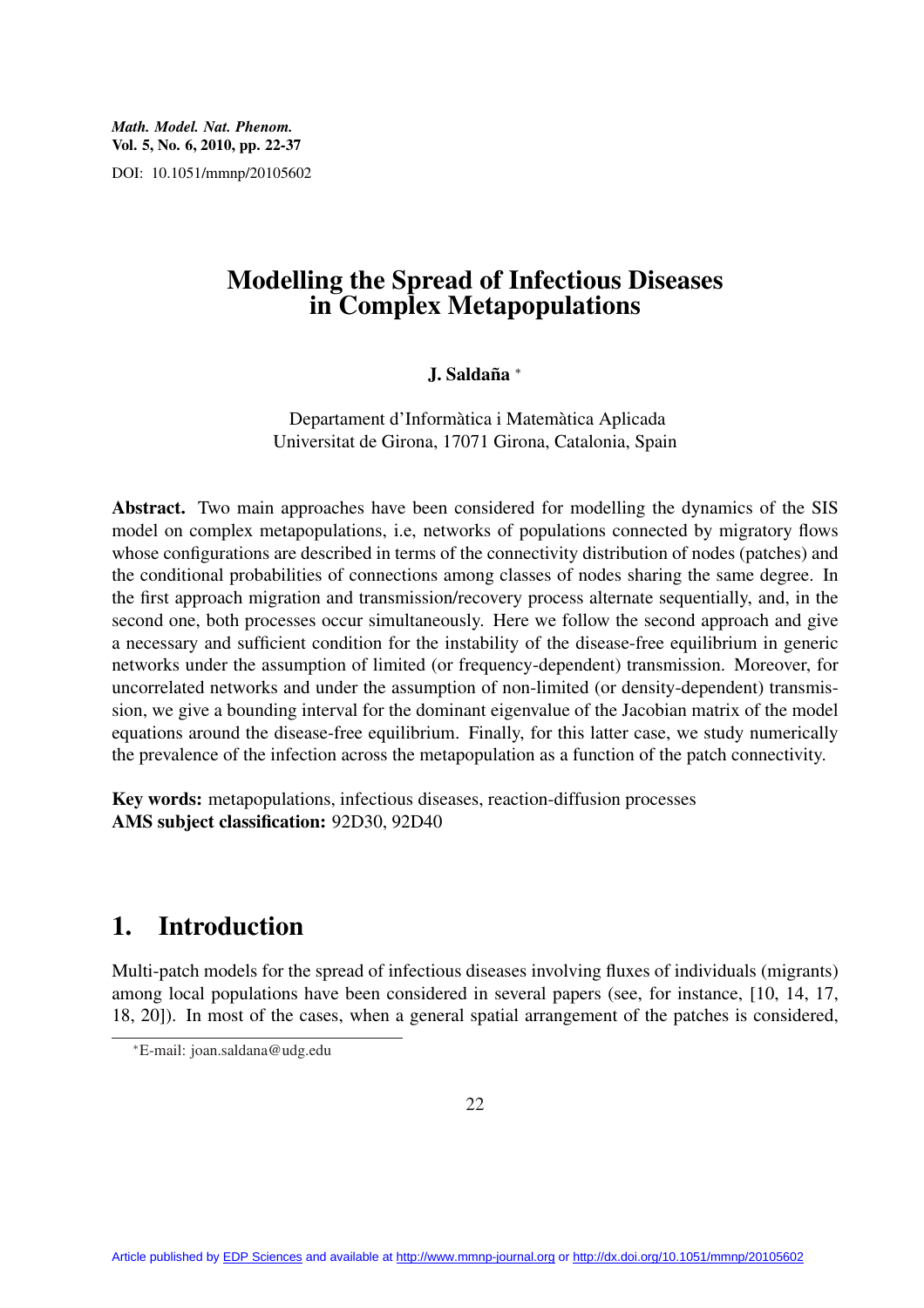the graph describing it is assumed to be *irreducible*, i.e., the set of patches cannot be split in two groups such that there is no migration from one of the groups to the other one (see, for instance, [9, 20, 13]). This implies that the matrices  $(a_{ij})$  and  $(b_{ij})$  containing the non-negative migration rates  $a_{ij}$  and  $b_{ij}$  from patch j to patch  $i$  ( $i \neq j$ ) of susceptible and infected individuals, respectively, must be irreducible (which guarantees the existence of a strictly dominant eigenvalue). Moreover, they must satisfy the balance condition given by

$$
\sum_{i} a_{ij} = \sum_{i} b_{ij} = 0, \quad \forall j,
$$
\n(1.1)

with  $a_{ii} \leq 0$ ,  $b_{ii} \leq 0$ , and, for  $i \neq j$ ,  $a_{ij} \geq 0$ ,  $b_{ij} \geq 0$ . Other aspects of the metapopulation architecture as well as their influence on the epidemic dynamics have not been traditionally considered.

An alternative approach based on the formalism used in the statistical mechanics of complex networks is presented in [5, 7]. In these works, the architecture of the network of patches (nodes) where local populations live is mathematically encoded by means of the connectivity (degree) distribution  $p(k)$ , defined as the probability that a randomly chosen patch has degree k. As before, each patch contains both types of individuals occurring in the SIS model: susceptible and infected. Within each patch, transmission and recovery processes (reaction) occur at rates  $\beta_k$  and  $\mu$ , respectively. Moreover, migratory flows (diffusion) take place among patches at emigration rates  $D<sub>S</sub>$ and  $D<sub>I</sub>$  for susceptible and infected individuals, respectively. Each diffusing individual randomly chooses one of the links departing from the patch. Therefore, the approach does not encompass a detailed description of the spatial network. Instead, it offers a description of the epidemic spread in terms of densities of susceptible and infected individuals in patches of degree  $k$  at time  $t$ , here denoted by  $\rho_{S,k}(t)$  and  $\rho_{I,k}(t)$ , respectively. Inside each patch, the transmission of the infection follows the SIS dynamics under the assumption of a homogenous mixing.

In the simplest version of this approach, which will be the one considered in this paper, emigration rates  $D<sub>S</sub>$  and  $D<sub>I</sub>$  are taken to be the same for all patches in the metapopulation [5, 19]. More elaborated models assume more generic types of migration where emigration rates are functions of the degree of the patches at both ends of a connection. Examples of this situation are given by the so-called traffic-dependent mobility rates where individuals' movements depend on the traffic intensity of connections, and by the population-dependent mobility rates, where rates are assumed to depend on the local population size in each patch (see [7] for details).

### 2. The model equations

#### 2.1. Discrete-time equations

From the rates of recovery  $\mu$  and transmission  $\beta_k$ , the probabilities of recovery and transmission during a small enough time interval  $(t, t + \tau)$  are  $\tau \mu$  and  $\tau \beta_k$ , respectively. Similarly, if migration (diffusion) can occur at any moment during this time interval, the migration probabilities of susceptible and infected individuals are, respectively,  $\tau D_S$  and  $\tau D_I$ . According to this assumption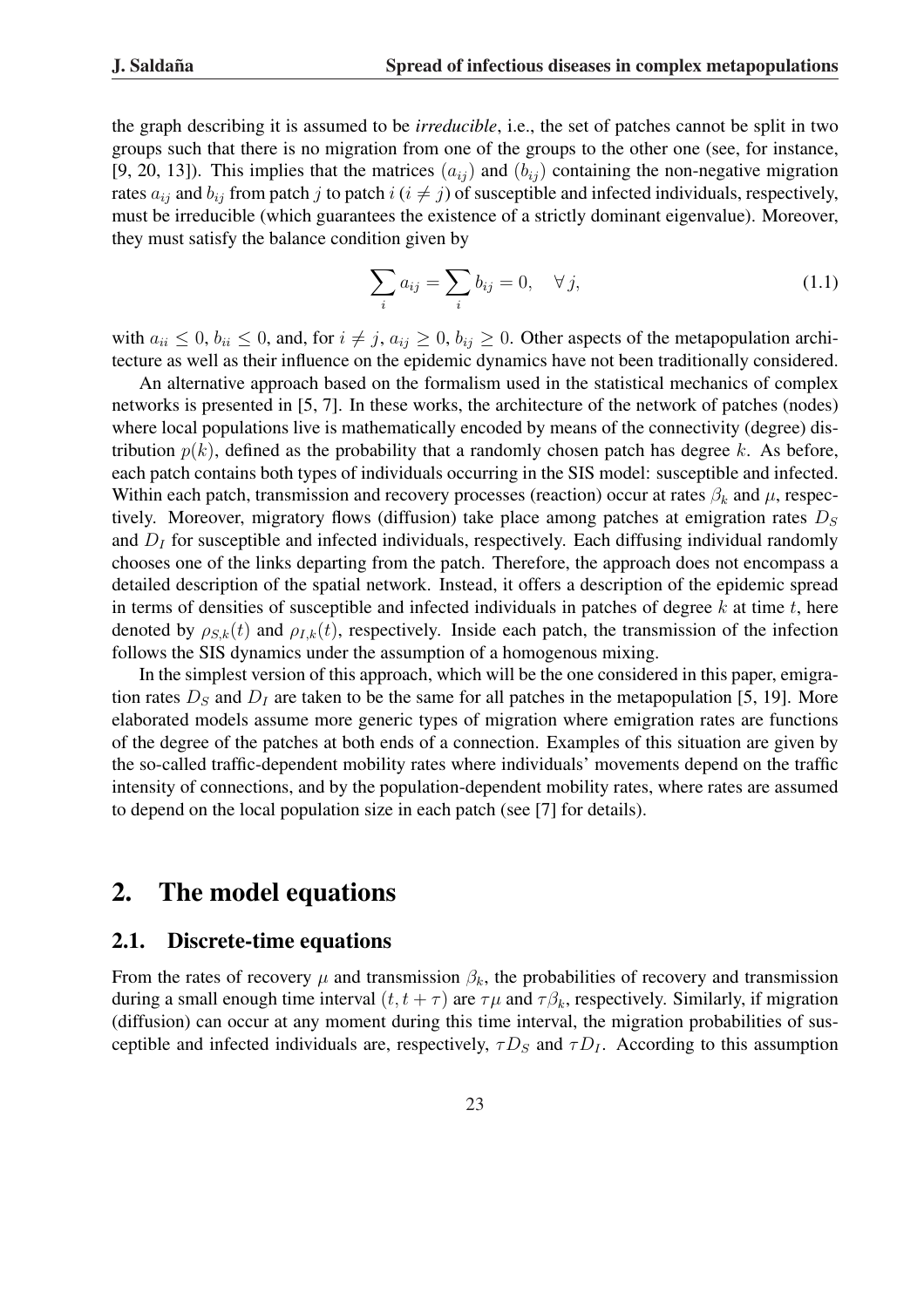and neglecting births and deaths (i.e., the total population remains constant at the metapopulation level), the discrete-time equations for migration and transmission/recovery processes read:

$$
\rho_{S,k}(t+\tau) = (1 - \tau D_S)(\rho_{S,k}(t) + \tau \mu \rho_{I,k}(t) - \tau \beta_k \rho_{S,k}(t) \rho_{I,k}(t)) \n+ k \tau D_S \sum_{k'} (\rho_{S,k'}(t) + \tau \mu \rho_{I,k'}(t) - \tau \beta_{k'} \rho_{S,k'}(t) \rho_{I,k'}(t)) P(k'|k) \frac{1}{k'}, \quad (2.1)
$$
\n
$$
\rho_{I,k}(t+\tau) = (1 - \tau D_I)(\rho_{I,k}(t) + \tau \beta_k \rho_{S,k}(t) \rho_{I,k}(t) - \tau \mu \rho_{I,k}(t)) \n+ k \tau D_I \sum_{k'} (\rho_{I,k'}(t) + \tau \beta_{k'} \rho_{S,k'}(t) \rho_{I,k'}(t) - \tau \mu \rho_{I,k'}(t)) P(k'|k) \frac{1}{k'}, \quad (2.2)
$$

where  $P(k'|k)$  is the conditional probability that a patch (node) of degree k has a connection (link) pointing to a patch of degree  $k'$ . Since migration rates among patches are constant, emigrants from a patch with connectivity k' choose at random a neighbouring location with probability  $1/k'$ . Note that the probabilities of more than one event happening to the same individual are of order  $\tau^2$  and, for  $\tau$  small enough, this means that they are negligible when comparing them to one-event probabilities.

However, if emigration from a patch of degree  $k'$  is assumed to occur just at the end of the time interval, then a fixed fraction  $D_i$  of *i*-individuals must be randomly selected, at time  $t + \tau$ , to be moved to a neighbouring location chosen at random with probability  $1/k'$ . In this situation, the probabilities  $\tau D_i$  in Eqs. (2.1)-(2.2) must be replaced with  $D_i$ . Under this modelling assumption, the probabilities of more than one event (for instance, recover and migrate) occurring to the same individual are only of first order in  $\tau$  and, then, they will not be negligible when passing to the continuous limit equations by taking  $\tau \to 0$ . Such a discrete-time diffusion was assumed in [5, 7] and, as it was observed in [2], is the reason for the problems arising in the Monte Carlo simulations of similar reaction-diffusion models when these processes occur sequentially in time (see also [11]).

The expression of the transmission rate  $\beta_k$  in Eqs. (2.1)-(2.2) depends on the assumption about the number of contacts per unit of time. If we assume a fully mixed population, the contact rate  $c$ is equal to the total population size in patch k, i.e.,  $\rho_k = \rho_{S,k} + \rho_{I,k}$ , and we talk about *non-limited* or *density-dependent transmission* [12]. In this case, the transmission term per unit of time is given by

$$
\beta_0 c \rho_{S,k} \rho_{I,k}/\rho_k = \beta_0 \rho_{S,k} \rho_{I,k},
$$

where  $\beta_0$  is the transmission rate across a contact with an infected individual [12]. Comparing with the previous equations, it follows that  $\beta_k = \beta_0$ . On the contrary, when the number of contacts per unit of time is fixed, c does not depend on the population size, and for  $c = 1$  the transmission term per unit of time becomes

$$
\beta_0 c \rho_{S,k} \rho_{I,k}/\rho_k = \beta_0 \rho_{S,k} \rho_{I,k}/\rho_k
$$

and, hence,  $\beta_k = \beta_0/\rho_k$ . In this case, we have a *limited* or *frequency-dependent transmission* of the disease [12].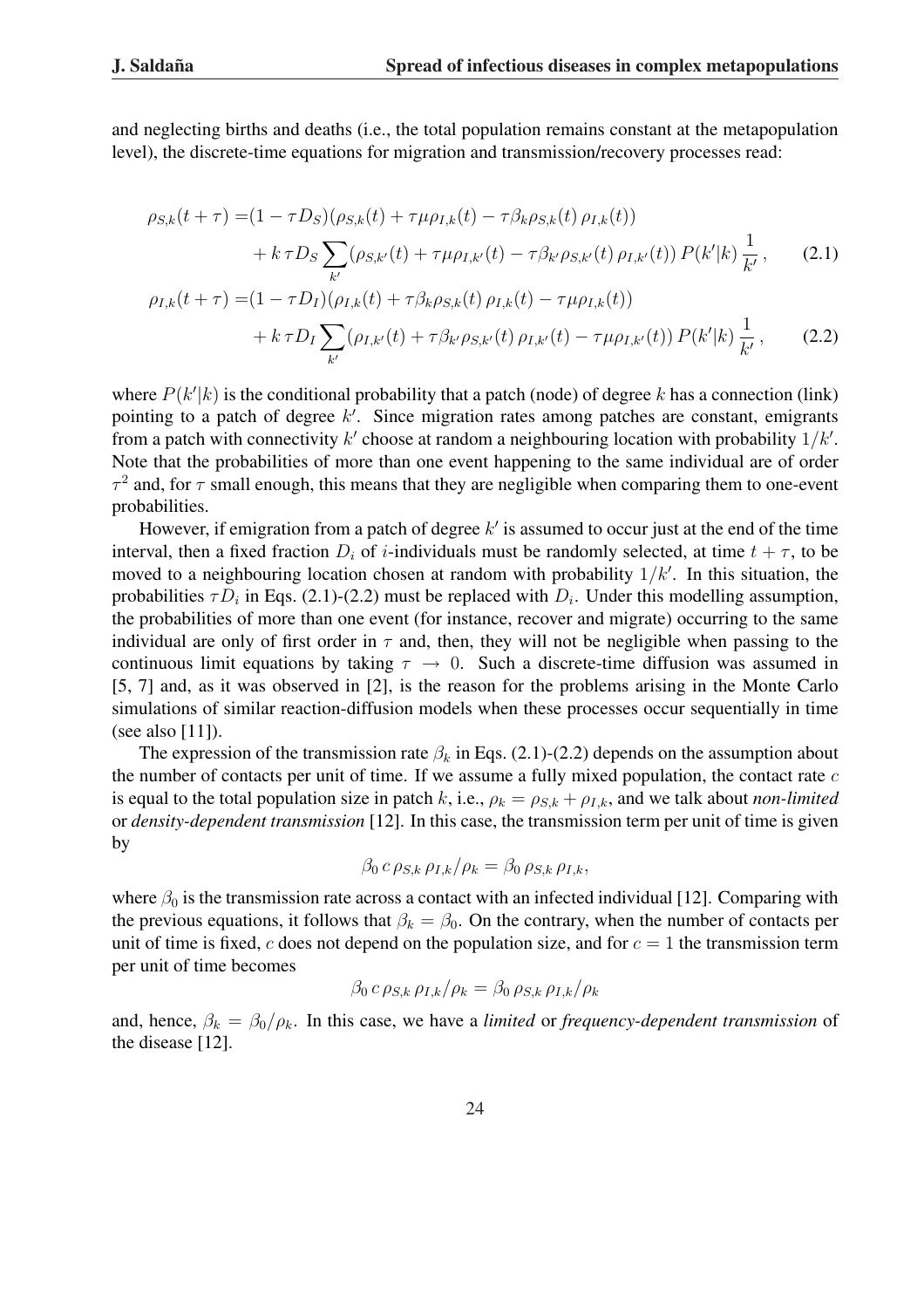### 2.2. Continuous-time equations

When reaction and diffusion processes take place simultaneously, the equations for the continuoustime dynamics of the spread in a metapopulation are obtained from Eqs. (2.1)-(2.2) by taking the limit of  $(\rho_{j,k}(t+\tau) - \rho_{j,k}(t))/\tau$  when  $\tau \to 0$ , which amounts to the limit equations [19]

$$
\frac{d}{dt}\rho_{S,k}(t) = \rho_{I,k}(\mu - \beta_k \rho_{S,k}) - D_S \rho_{S,k} + k D_S \sum_{k'} P(k'|k) \frac{1}{k'} \rho_{S,k'},
$$
\n(2.3)

$$
\frac{d}{dt} \rho_{I,k}(t) = \rho_{I,k}(\beta_k \rho_{S,k} - \mu) - D_I \rho_{I,k} + k D_I \sum_{k'} P(k'|k) \frac{1}{k'} \rho_{I,k'}.
$$
 (2.4)

As in classical reaction-diffusion equations, Eqs. (2.3)-(2.4) express the time variation of susceptible and infected individuals as the sum of two independent contributions: reaction and diffusion. In particular, the diffusion term includes the outflow of individuals (emigrants) from patches of degree  $k$  and the inflow of individuals (immigrants) from the nearest patches. Here, we would like to mention that similar equations can be derived from the general formulation introduced in [2] for modelling reaction-diffusion processes of several types of particles in the so-called (in statistical mechanics) bosonic systems.

Notice that, since births and deaths are not considered in the model, the total number of individuals must be conserved at the metapopulation level. Precisely, after multiplying equations (2.3) and (2.4) by  $p(k)$ , and summing over all k, we have the following differential equations for  $\rho_S(t)$  and  $\rho_I(t)$ , the average number of susceptible and infected individuals per patch at time t, respectively:

$$
\frac{d}{dt}\rho_S(t) = \sum_{k} p(k)\rho_{I,k}(\mu - \beta_k \rho_{S,k}) - D_S \rho_S + D_S \sum_{k} \sum_{k'} k p(k) P(k'|k) \frac{1}{k'} \rho_{S,k'},
$$
  

$$
\frac{d}{dt}\rho_I(t) = \sum_{k} p(k)\rho_{I,k}(\beta_k \rho_{S,k} - \mu) - D_I \rho_I + D_I \sum_{k} \sum_{k'} k p(k) P(k'|k) \frac{1}{k'} \rho_{I,k'},
$$

with  $\rho_j(t) = \sum_k p(k) \rho_{j,k}(t)$   $(j = S, I)$ . Now, since the number of links emanating from nodes of degree k to nodes of degree  $k'$  must be equal to the number of links emanating from nodes of degree  $k'$  to nodes of degree k in non-directed graphs, we have the following relationship between  $p(k)$  and  $P(k'|k)$  (see [4])

$$
kP(k'|k)p(k) = k'P(k|k')p(k').
$$
\n(2.5)

Using this restriction and the fact that  $\sum_{k} P(k|k') = 1$  after changing the order of summations, the previous equations become

$$
\frac{d}{dt} \rho_S(t) = \sum_k p(k) \rho_{I,k}(\mu - \beta_k \rho_{S,k}),
$$

$$
\frac{d}{dt} \rho_I(t) = \sum_k p(k) \rho_{I,k}(\beta_k \rho_{S,k} - \mu).
$$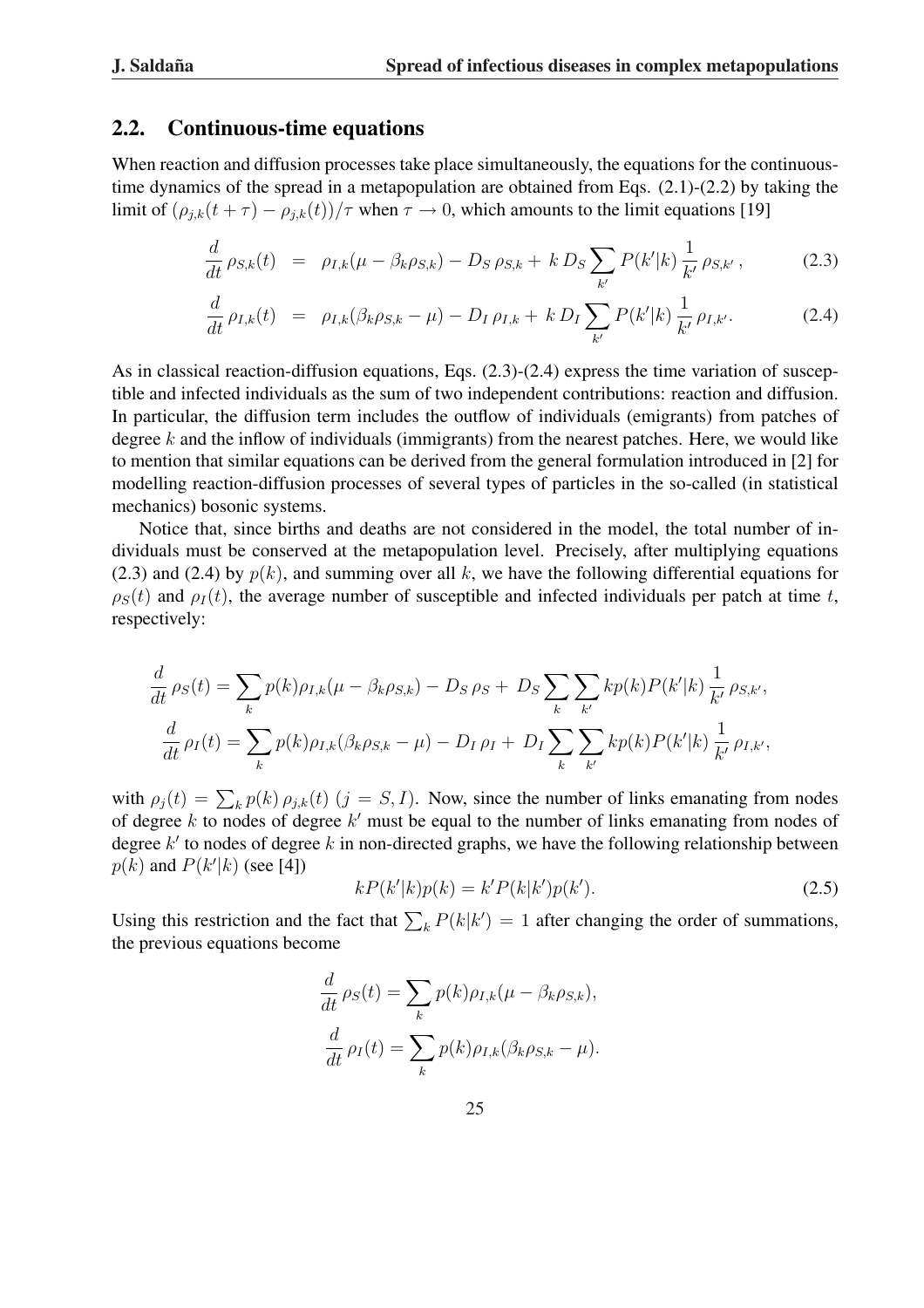Therefore, as expected, it follows that  $d[\rho_S(t) + \rho_I(t)]/dt = 0$ , i.e., the total density of individuals  $\rho(t) = \rho_S(t) + \rho_I(t)$  remains constant and equal to  $\rho^0$ , the initial average number of individuals per patch in the metapopulation. Note that the previous computations show that a balance condition equivalent to condition (1.1) is also fulfilled under the present modelling approach.

#### 2.3. Equations in uncorrelated networks

To obtain analytical results about the epidemic dynamics in metapopulations, it is sometimes convenient to assume a particular function for  $P(k'|k)$ . The usual thing is to restrict ourselves to uncorrelated networks. In these networks, the degrees of the nodes at the ends of any given link are independent, that is, there is no degree-degree correlation between the connected nodes. In this case, it follows that  $P(k'|k) = k'p(k') / \sum_k k p(k)$  which corresponds to the degree distribution of nodes (patches) that we arrive at by following a randomly chosen link [15].

After substituting the expression of  $P(k'|k)$  into equations (2.3)-(2.4), one obtains the following equations for the epidemic spread in metapopulations described by uncorrelated networks:

$$
\frac{d}{dt}\rho_{S,k}(t) = \rho_{I,k}(\mu - \beta_k \rho_{S,k}) - D_S\left(\rho_{S,k} - \frac{k}{\langle k \rangle}\rho_S\right),\tag{2.6}
$$

$$
\frac{d}{dt}\rho_{I,k}(t) = \rho_{I,k}(\beta_k \rho_{S,k} - \mu) - D_I \left(\rho_{I,k} - \frac{k}{\langle k \rangle} \rho_I\right),
$$
\n(2.7)

where  $\langle k \rangle =$  $\overline{ }$  $k k p(k)$  is the average network connectivity.

In this form, it becomes clearer that the diffusion term is simply given by the difference between the outflow of susceptible (infected) individuals in patches of connectivity k,  $D_S \rho_{S,k} (D_I \rho_{I,k})$ , and the total inflow of susceptible (infected) individuals across all their  $k$  connections, which is  $k$ times the average flow of individuals across a connection in the network,  $D_S \rho_S / \langle k \rangle (D_I \rho_I / \langle k \rangle)$ . Note that this average flow across a connection does not depend on the degree  $k$  of the considered patch because we are assuming that the architecture of the metapopulation is described by an uncorrelated network.

### 3. Equilibria

#### 3.1. The disease-free equilibrium in generic networks

The equilibria of the model equations (2.3)-(2.4) are the solutions  $\rho_{S,k}^*$ ,  $\rho_{I,k}^*$  to the equations

$$
\rho_{I,k}^*(\mu - \beta_k \rho_{S,k}^*) = D_S \left( \rho_{S,k}^* - k \sum_{k'} P(k'|k) \frac{1}{k'} \rho_{S,k'}^* \right), \qquad (3.1)
$$

$$
\rho_{I,k}^*(\beta_k \rho_{S,k}^* - \mu) = D_I \left( \rho_{I,k}^* - k \sum_{k'} P(k'|k) \frac{1}{k'} \rho_{I,k'}^* \right).
$$
 (3.2)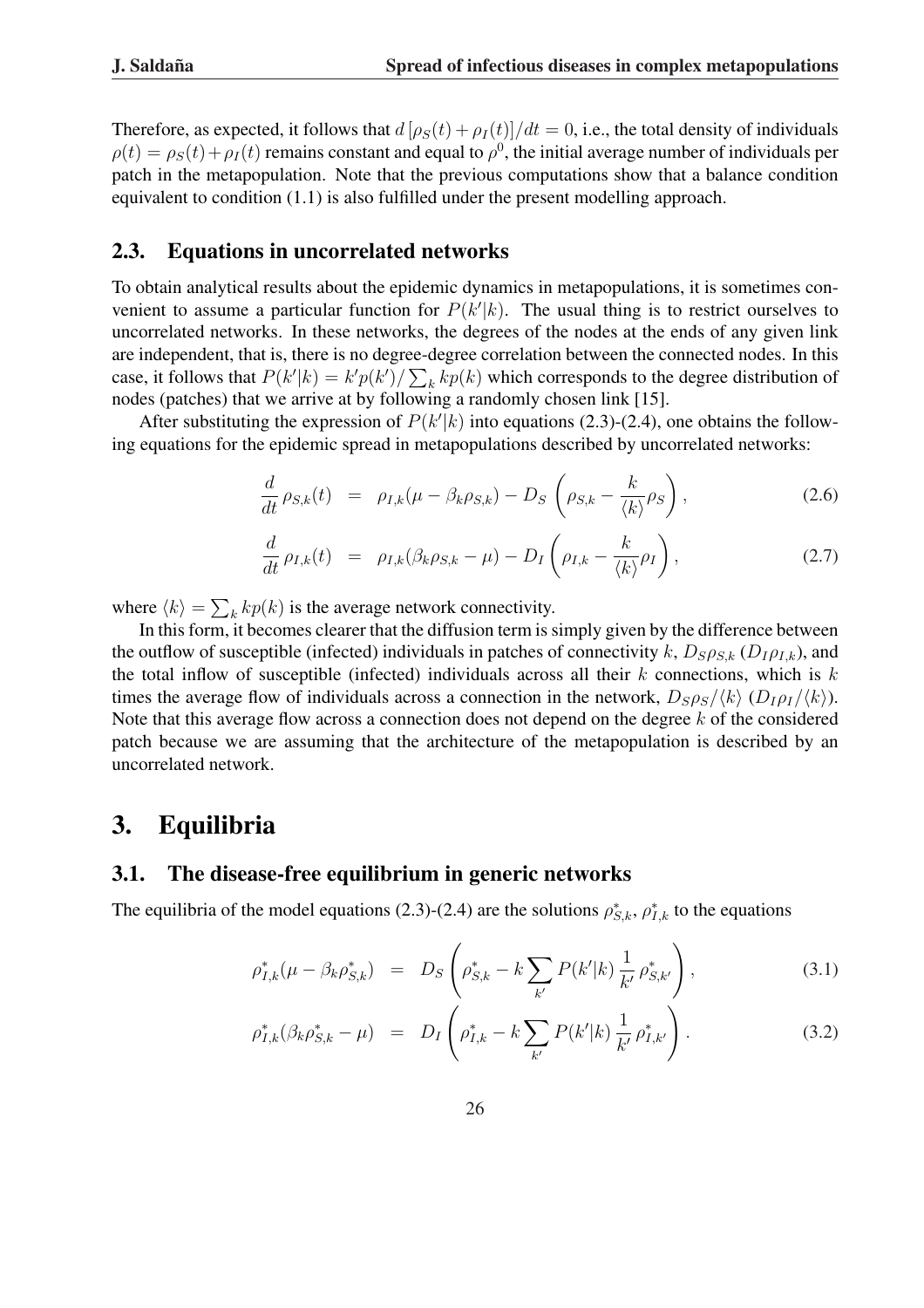For the analysis of the infection's spread, it is particularly relevant the so-called disease-free equilibrium. By definition, this is obtained by replacing  $\rho_{I,k}^* = 0$  in the previous equations, leading to an implicit expression for the density of susceptible individuals in patches with degree  $k$  that can be written as

$$
\frac{1}{k}\,\rho_{S,k}^* = \sum_{k'} P(k'|k) \frac{1}{k'} \,\rho_{S,k'}^*.
$$
\n(3.3)

Note that, for those degrees k that are not present in the network,  $P(k'|k) = 0 \ \forall k'$ , and, so,  $\rho_{S,k}^* = 0$  for these degrees. From now on in the paper, when talking about degrees or connectivities, we implicitly mean those degrees or connectivities that are actually present in the network (see the numerical example at the end of this section). Furthermore, the case where all patches have the same connectivity is excluded from our considerations because, under the present approach, the model equations reduce to those of a single-patch SIS model.

Remark 1. *The expression (3.3) says that, at equilibrium and for every* k*, the number of individuals leaving patches of connectivity*  $k$  *per unit of time across one of their connections,*  $\rho_{S,k}^*/k$ , *equals the average number of individuals arriving at these patches per connection and per unit of time from the rest of the metapopulation (including patches with the same connectivity).*

For networks with a connectivity pattern defined by the set of conditional probabilities  $P(k'|k)$ we have the following result that generalizes the one presented in [19] for uncorrelated networks:

Theorem 2. *Consider the connectivity matrix* C *whose elements are given by*

$$
\mathcal{C}_{kk'} = \frac{k}{k'} P(k'|k).
$$

Then, for any conditional probabilities  $P(k'|k)$ , the disease-free equilibrium is given by

$$
\rho_{S,k}^* = \rho_k^* = \frac{k}{\langle k \rangle} \rho^0, \qquad \rho_{I,k}^* = 0, \qquad \forall k. \tag{3.4}
$$

*Moreover, if* C *is irreducible and the transmission is frequency dependent, then the disease-free equilibrium is the only equilibrium for*  $\beta_0 < \mu$  *and it is unstable if and only if*  $\beta_0 > \mu$ *.* 

*Proof.* From (3.3) it follows that  $\rho_S^*$  must be an eigenvector of C with associated eigenvalue  $\lambda = 1$ . *Proof.* From (3.3) it follows that  $\rho_S$  must be an eigenvector of C with associated eigenvalue  $\lambda = 1$ .<br>Moreover, since  $\sum_{k'} P(k'|k) = 1$  for any degree k in the network, it is immediate to see that C has the vector v with components  $v_k = k$  as eigenvector with associated eigenvalue  $\lambda = 1$ . Therefore, the vector v with components  $v_k = k$  as eigenvector with associated eigenvalue  $\lambda = 1$ . Therefore,<br> $\rho_{S,k}^* = \alpha k$ . Now, imposing that  $\sum_k p(k)\rho_{S,k}^* = \rho^0$  if  $\rho_{I,k}^* = 0 \forall k$ , it immediately follows that  $\alpha = \rho^0/\langle k \rangle$ .

To see that the disease-free equilibrium is the unique equilibrium for  $\beta_0 < \mu$ , we only must multiply both sides of Eq. (3.2) by  $p(k)$  and sum over all k. Then, while using the relationship (2.5) we have already seen that the right-hand side of the resulting equation equals 0 for any  $\rho_{I,k}^* \geq 0$ , the corresponding left-hand side amounts to

$$
\sum_{k} p(k) \frac{\rho_{I,k}^*}{\rho_k^*} \left( (\beta_0 - \mu) \rho_k^* - \beta_0 \rho_{I,k}^* \right) < 0
$$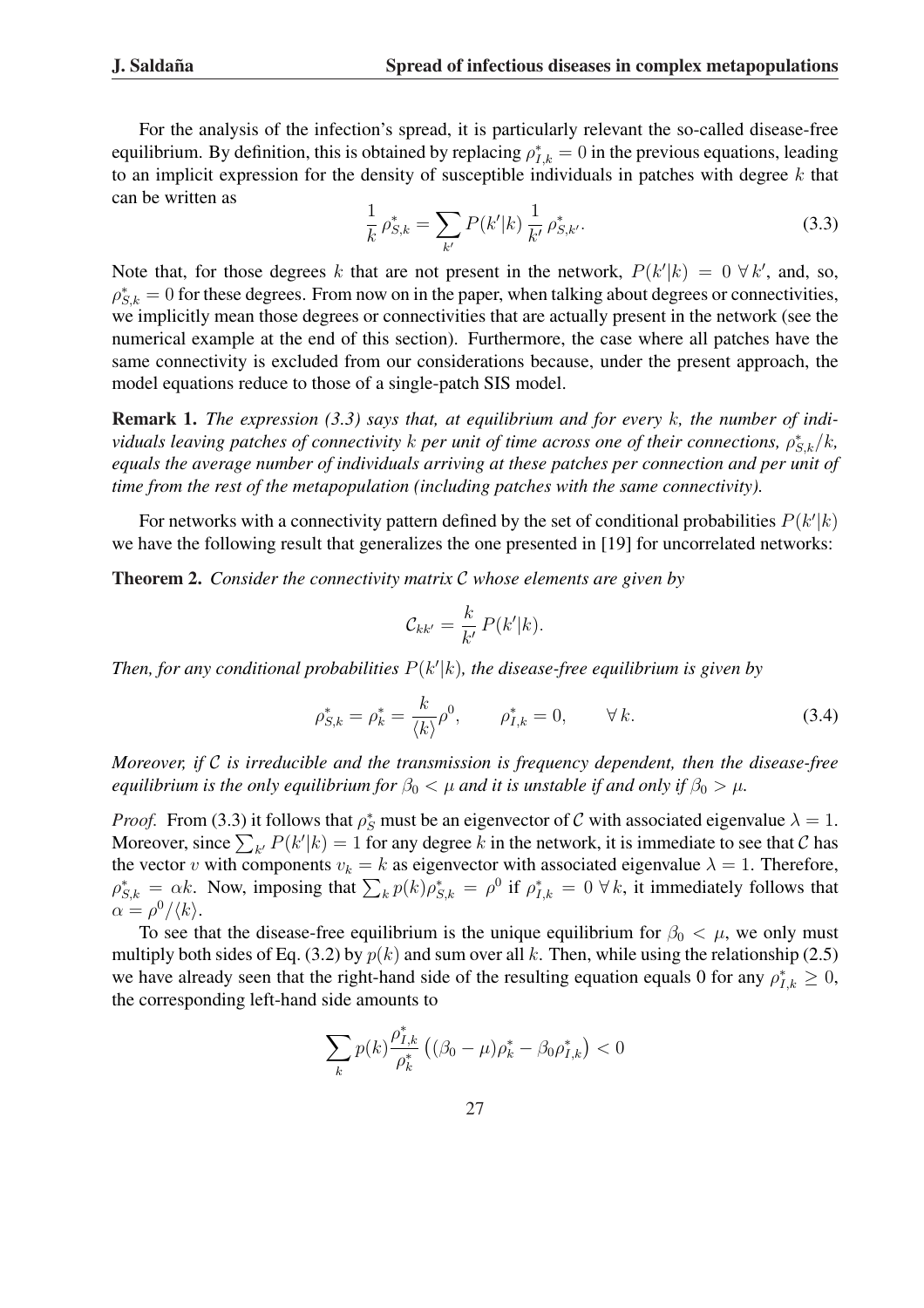under the assumptions  $\beta_0 < \mu$  and  $\rho_{I,k}^* > 0$  for some k. So, the only equilibrium solution when  $\beta_0 < \mu$  is  $\rho_{I,k}^* = 0 \,\forall k$ , i.e., the disease-free equilibrium.

Now, linearizing the system (2.3)-(2.4) about the disease-free equilibrium  $\rho_{DF}^*$  given by (3.4), one obtains that the Jacobian matrix is of the form

$$
J(\rho_{DF}^*) = \left(\begin{array}{cc} A & C \\ 0 & B \end{array}\right) \tag{3.5}
$$

where A, B, C, and 0 are  $n \times n$  matrices with 0 being the zero matrix and n the number of degrees in the metapopulation. Therefore, the characteristic polynomial of  $J(\rho_{DF}^*)$  factorizes as  $p_J(\lambda) = p_A(\lambda) p_B(\lambda)$  and, hence, the eigenvalues of  $J(\rho_{DF}^*)$  are those of matrix A plus those of matrix B.

Let  $f_{i,k}$  denote the right-hand side of Eqs. (2.3)-(2.4) with  $i = S, I$ . Then, in a frequencydependent transmission of the disease,  $\beta_k = \beta_0 / \rho_k^*$  and the elements of the matrix A are of the form

$$
A_{kk'} = \frac{\partial f_{S,k}}{\partial \rho_{S,k'}} (\rho_{DF}^*) = -D_S \,\delta_{kk'} + D_S \,\mathcal{C}_{kk'}
$$

where  $\delta_{kk'}$  is the Kronecker delta. Similarly, the elements of the matrix B in this type transmission are of the form  $\sim$   $\lambda$ 

$$
B_{kk'} = \frac{\partial f_{I,k}}{\partial \rho_{I,k'}} (\rho^*_{DF}) = (\beta_0 - \mu - D_I) \, \delta_{kk'} + D_I \, C_{kk'}.
$$

From these expressions, it follows that the spectra of A and B,  $\sigma(A)$  and  $\sigma(B)$ , are shifted from those of  $D_S C$  and  $D_I C$  by  $-D_S$  and  $\beta_0 - \mu - D_I$ , respectively. Moreover, by the Perron-Frobenius theory (see, for instance, [3], Theorem 1.4, p. 27), we know that  $\lambda = 1$  is the dominant eigenvalue of  $C$  thanks to the assumed irreducibility of  $C$  and the positivity of the eigenvector associated with  $\lambda = 1$ . This implies that  $\lambda = 0$  and  $\lambda = \beta_0 - \mu$  are, respectively, the eigenvalues of A and B with the largest real part. Consequently, in frequency-dependent transmission, the disease-free equilibrium is unstable when  $\beta_0 > \mu$ .  $\Box$ 

Remark 3. *The matrix* B *defines the linear dynamics of infected individuals around the diseasefree equilibrium. Therefore, a positive dominant eigenvalue of* B *implies an increase of the number of infected individuals initially added to a resident population of susceptible individuals at equilibrium. The dominant eigenvalue of* A*, which gives the growth rate of susceptible individuals about the disease-free equilibrium, is always* 0 *for any value of the rates*  $\beta_0$  *and*  $\mu$  *because of the conservation of the total number of individuals in the metapopulation.*

**Remark 4.** The elements of the connectivity matrix C,  $k P(k'|k) 1/k'$ , are the average number of *individuals that patches of degree* k *receive from neighbouring patches of degree* k <sup>0</sup> *assuming that one individual leaves each of these patches by choosing at random one of the k' connections.* 

On the other hand, in density-dependent (or non-limited) transmission,  $\beta_k = \beta_0$  and the Jacobian matrix around the disease-free equilibrium  $\rho_{DF}^*$  has the same block structure as the one given by (3.5) but now with

$$
A_{kk'} = \frac{\partial f_{S,k}}{\partial \rho_{S,k'}} (\rho_{DF}^*) = -D_S \,\delta_{kk'} + D_S \,\mathcal{C}_{kk'}
$$
\n
$$
(3.6)
$$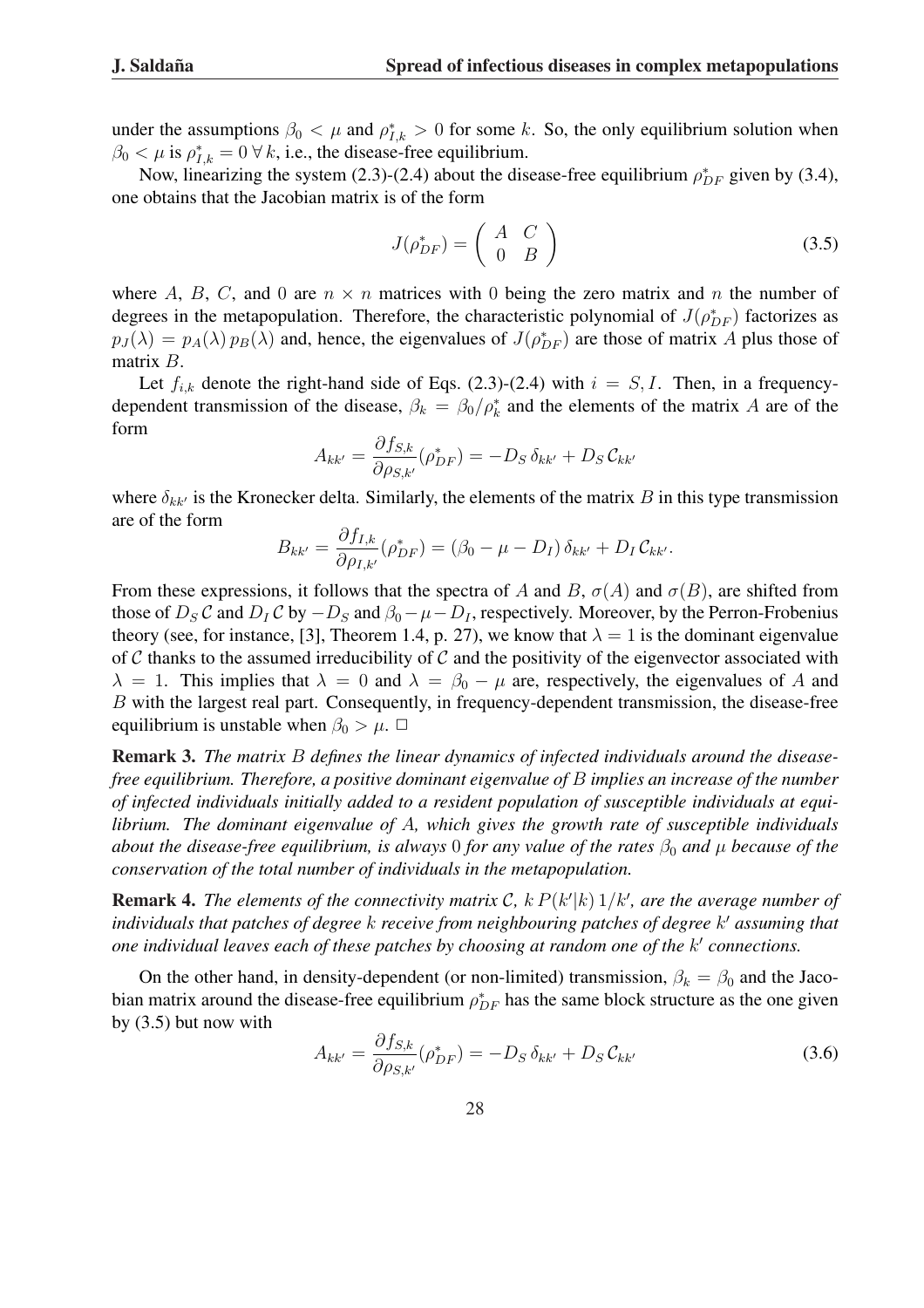and

$$
B_{kk'} = \frac{\partial f_{I,k}}{\partial \rho_{I,k'}} (\rho_{DF}^*) = (\beta_0 \rho_k^* - \mu - D_I) \, \delta_{kk'} + D_I \, \mathcal{C}_{kk'}, \tag{3.7}
$$

where  $\rho_k^* = \rho_{S,k}^*$  at the disease-free equilibrium. Hence, the elements of B are not longer constant but depend on the densities  $\rho_k^*$  of the disease-free equilibrium. In particular, as some elements on the main diagonal can be negative depending on  $\rho_k^*$  and  $\mathcal{C} \geq 0$ , B is a quasipositive matrix, i.e., its off-diagonal elements are nonnegative ( $B_{kk'} \ge 0$  if  $k \ne k'$ ).

The latter means that, to obtain some information about the (in)stability of this equilibrium, we cannot proceed as in the previous theorem but need to use the following lemma about the stability modulus  $\alpha(M) = \max\{Re(\lambda) : \lambda \in \sigma(M)\}\$  of an irreducible quasipositive matrix M:

Lemma 5. *[9] Let* M *be an irreducible, quasipositive matrix. Then,*

- *1. If there exists a vector*  $x > 0$  *such that*  $Mx > \lambda x$  *then*  $\alpha(M) > \lambda$ *,*
- *2. If there exists a vector*  $x > 0$  *such that*  $Mx < \overline{\lambda}x$  *then*  $\alpha(M) < \overline{\lambda}$ *,*

*where*  $x <$   $($  >  $)$   $y$  *means*  $x_i \le$   $($   $\ge$   $)$   $y_i$  *and*  $x \neq y$ *. When M is irreducible and nonnegative, then the same inequalities hold replacing*  $\alpha(M)$  *by the dominant eigenvalue of* M.

This lemma is a consequence of the Perron-Frobenius theory applied to the irreducible matrix  $M + cI$  which is nonnegative for large enough  $c \in \mathbb{R}$ , and it allows us to prove the following:

Theorem 6. *Consider the connectivity matrix* C *given in Theorem 2. If* C *is irreducible and the transmission is density-dependent, then the stability modulus*  $\alpha(J)$  *of the Jacobian matrix at the disease-free equilibrium satisfies*  $\alpha(J) = \max\{0, \alpha(B)\}\$  *with* 

$$
\beta_0 \frac{k_{\min}}{\langle k \rangle} \rho^0 - \mu < \alpha(B) < \beta_0 \frac{k_{\max}}{\langle k \rangle} \rho^0 - \mu,
$$

*Proof.* Since B is an irreducible, nonnegative matrix, we only need to find positive vectors for which the previous lemma holds. A natural candidate to begin with is the eigenvector  $v$  of  $C$ associated with  $\lambda = 1$ . For this vector  $(v_k = k, k_{\text{min}} \le k \le k_{\text{max}})$  we have

$$
Bv = \left(\begin{array}{c} k_{\min}\,\beta_0\rho^*_{k_{\min}} \\ \left(k_{\min}+1\right)\beta_0\rho^*_{k_{\min}+1} \\ \vdots \\ k_{\max}\,\beta_0\rho^*_{k_{\max}} \end{array}\right) - \mu v > \left(\frac{k_{\min}}{\langle k \rangle}\beta_0\rho^0 - \mu\right)v =: \underline{\lambda}\,v
$$

with  $\rho_k^*$  given by (3.4). Similarly, we have that  $Bv < \left(\frac{k_{\text{max}}}{\langle k \rangle}\right)$  $\frac{\lambda_{\max}}{\langle k \rangle} \beta_0 \rho^0 - \mu$ ´  $v =: \lambda v$ . So, the statement of theorem follows from the previous lemma taking  $x = v$ .  $\Box$ 

Therefore, in contrast to what happens with limited transmission, for any value of  $\beta_0$  and  $\mu$ , an infection will spread to the whole metapopulation if the mean number of susceptible individuals per patch  $\rho^0$  exceeds a critical size. In particular, we have the following sufficient condition that holds for any generic network: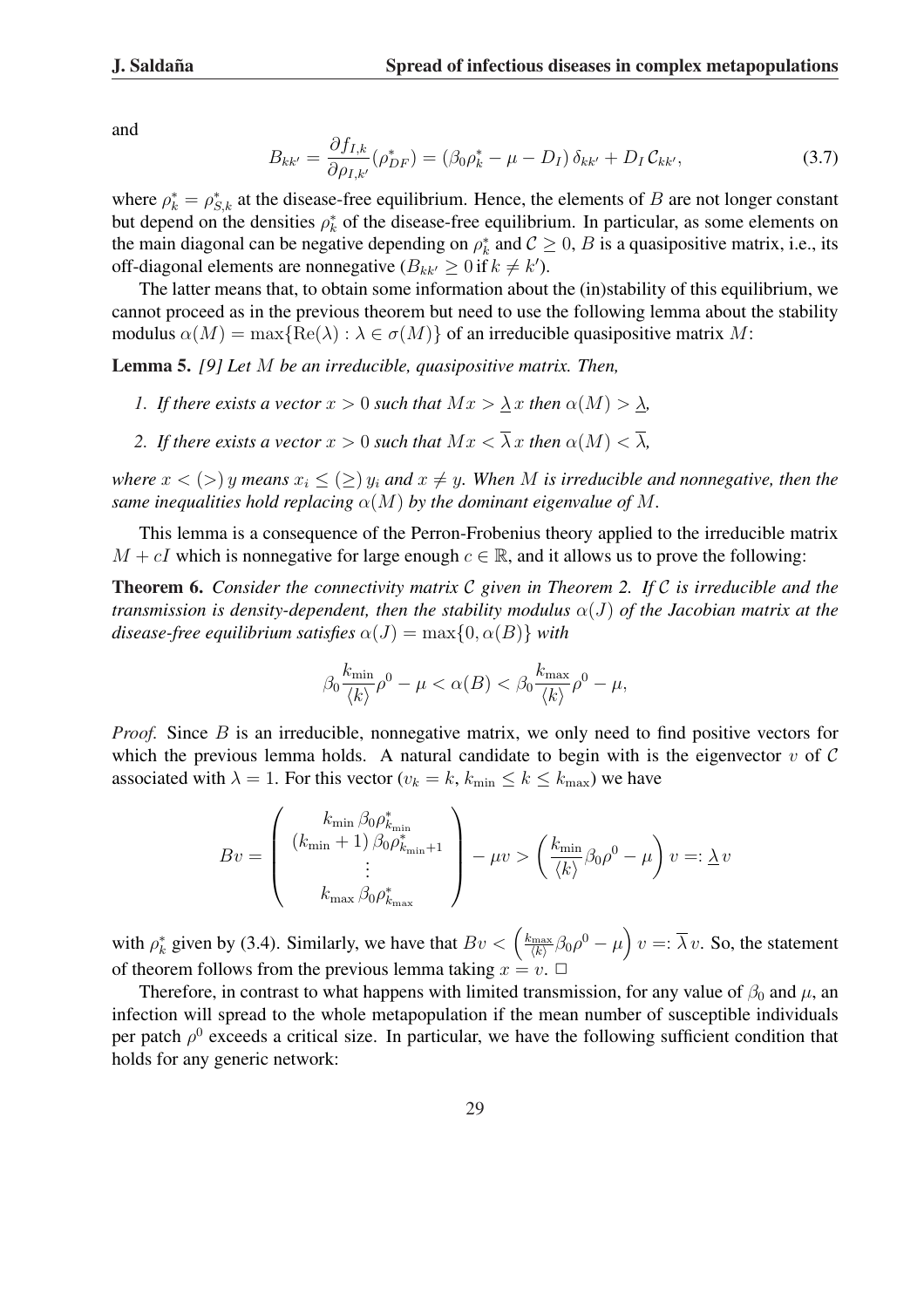Corollary 7. *In non-limited transmission, the disease-free equilibrium becomes unstable if the mean number of individuals per patch in the metapopulation is large enough to guarantee that*

$$
\rho^0 > \frac{\langle k \rangle}{k_{\min}} \frac{\mu}{\beta_0}.
$$

This condition simply says that, if the number of individuals inhabiting those patches with the lowest connectivity,  $\rho_{\min}^* = \rho^0 k_{\min}/\langle k \rangle$ , is large enough, then infection reaches all patches. Indeed, this result is the one we would expect if we recall that, in a non-limited transmission of an infectious disease, the per capita number of contacts per unit of time in a patch is equal to the total population in this patch.

This estimation of the so-called *epidemic threshold* [12] will be significantly improved in the next subsection under the assumption of a particular network architecture which will allow to obtain an expression of the connectivity matrix.

### 3.2. Equilibria in uncorrelated networks

If we want to obtain results about endemic equilibria of the model and, moreover, to be more precise about the conditions for the (in)stability of the disease-free equilibrium in non-limited transmission, we must make an assumption about the degree-degree correlation in the network [16]. The simplest choice is given by uncorrelated networks. In this case, the equilibria of Eqs. (2.6)-(2.7) are the solutions  $\rho_{S,k}^*$ ,  $\rho_{I,k}^*$  of the system

$$
\rho_{I,k}^*(\mu - \beta_k \rho_{S,k}^*) = D_S \left( \rho_{S,k}^* - \frac{k}{\langle k \rangle} \rho_S^* \right) \tag{3.8}
$$

$$
\rho_{I,k}^*(\beta_k \rho_{S,k}^* - \mu) = D_I \left( \rho_{I,k}^* - \frac{k}{\langle k \rangle} \rho_I^* \right) \tag{3.9}
$$

where  $\rho_j^* =$  $\overline{ }$  ${}_{k}p(k) \rho_{j,k}^{*}$  is the average number of individuals of type  $j$  ( $j = S, I$ ) per patch at equilibrium.

From these equations, it immediately follows that the disease-free equilibrium is given by Eq. (3.4). Note that, as in generic networks, the local population size is proportional to the connectivity k of the patch. This is an effect of the pure diffusion of individuals among patches that has been already observed in other metapopulation models (see [7]).

In uncorrelated networks, the elements of the connectivity matrix  $\mathcal C$  are simply given by

$$
\mathcal{C}_{kk'} = \frac{k \, p(k')}{\langle k \rangle}.\tag{3.10}
$$

Since all the rows of C are proportional to the first one, if there are n different degrees in the metapopulation then the eigenvalues of this matrix are  $\lambda = 0$ , with algebraic multiplicity  $n - 1$ , and  $\lambda = 1$  which is a simple eigenvalue. In other words, C is a rank-one matrix with  $\lambda = 1$  as strictly dominant eigenvalue. Using this fact, one can easily prove the following: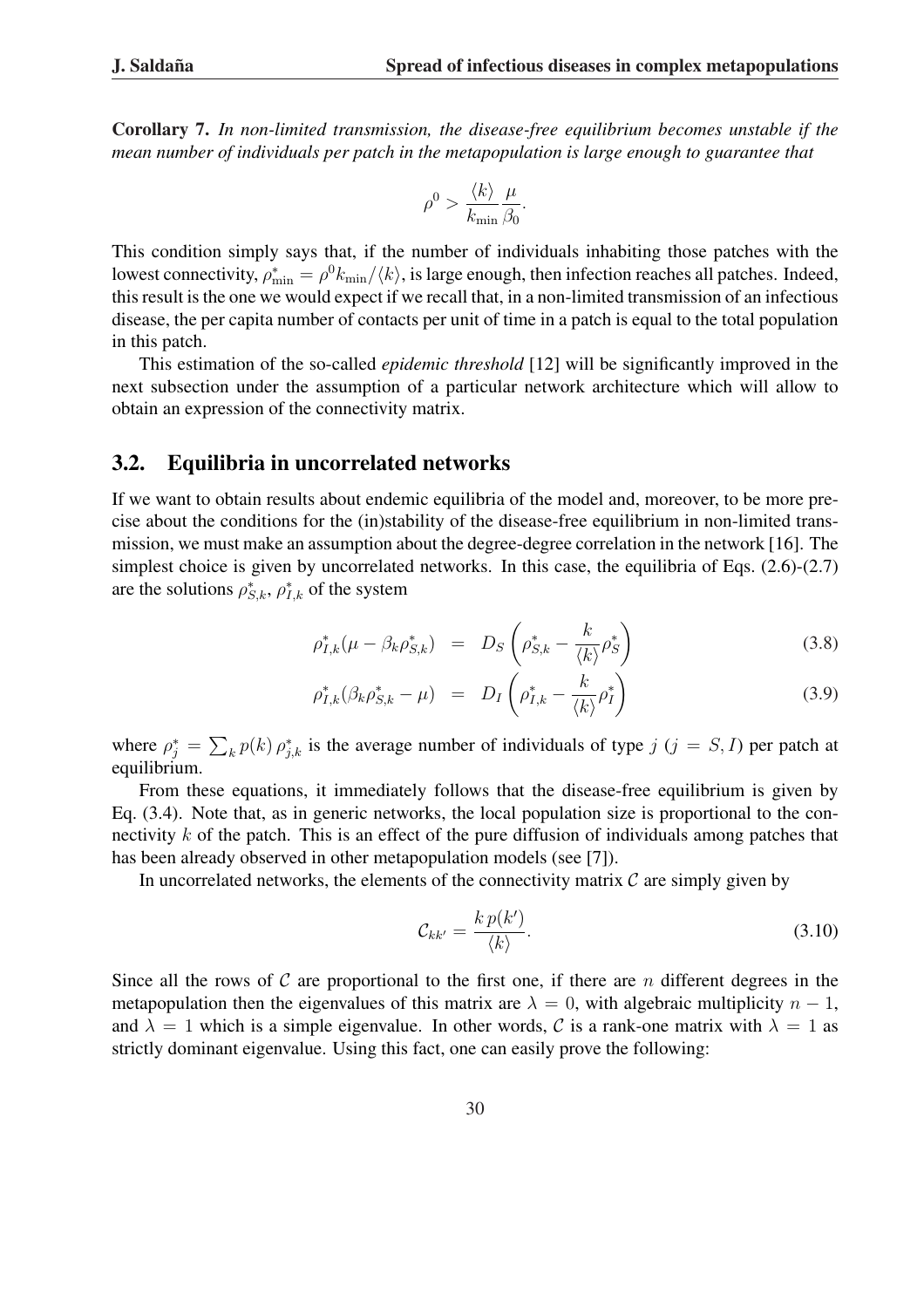Theorem 8. *In density-dependent transmission and assuming uncorrelated networks, the largest eigenvalue*  $\lambda_{\text{max}}$  *of the Jacobian matrix of Eqs.* (2.6)-(2.7) around the disease-free equilibrium *satisfies*  $\lambda_{\max} = \max\{0, \lambda_{k_{\max}}\}$  *with* 

$$
\beta_0 \frac{k_{\max}}{\langle k \rangle} \rho^0 - (D_I + \mu) < \lambda_{k_{\max}} < \beta_0 \frac{k_{\max}}{\langle k \rangle} \rho^0 - \mu.
$$

*Proof.* In density-dependent transmission the Jacobian matrix of the system (2.6)-(2.7) around de disease-free equilibrium (3.3) is the block matrix given by (3.5) with A and B given by (3.6) and  $(3.7)$ , respectively. Hence, the elements of  $B$  are not constant but depend on the disease-free equilibrium. However, since now  $\mathcal C$  has rank one, one can look at the matrix  $B$  as a rank-one perturbation of the diagonal matrix  $(\beta_0 \rho_k^* - \mu - D_I) \delta_{kk'}$  and use a well-known interlacing theorem of eigenvalues for this type of matrix perturbations to obtain the lower bound for  $\lambda_{k_{\text{max}}}$  (see, for instance, Theorem 0 in [1]). Finally, the upper bound follows from Theorem 6 and the fact all the eigenvalues of the Jacobian are real and, hence,  $\alpha(J) = \lambda_{\text{max}}$ .  $\Box$ 

This result improves the one presented in [19, 11] for the largest eigenvalue of the Jacobian matrix since, for  $D_I \ll \mu$ , it gives an accurate bounding interval for  $\lambda_{k_{\text{max}}}$  and makes the following sufficient condition for an infection to invade close to be necessary:

Corollary 9. *[19] In density-dependent transmission, a sufficient condition for the disease-free equilibrium to become unstable in uncorrelated networks is given by*

$$
\rho^0 \ge \frac{\langle k \rangle}{k_{\text{max}}} \frac{(D_I + \mu)}{\beta_0}.
$$
\n(3.11)

Remark 10. *This condition clearly improves the one in Corollary 7 when networks have large maximum degrees*  $k_{\text{max}}$ *. Indeed, for very large networks with a bounded average degree*  $\langle k \rangle$  *but an unbounded* kmax *as their size increases, condition (3.11) implies a practical lack of an epidemic threshold in the spread of the infection.*

On the other hand, when transmission is frequency-dependent ( $\beta_k = \beta_0/\rho_k$ ), an endemic equilibrium of the system is simply obtained by imposing that both sides of equations (3.8)-(3.9) are equal to zero. This amounts to

$$
\rho_{S,k}^* = \frac{\mu}{\beta_0} \rho_k^*, \quad \rho_{I,k}^* = \left(1 - \frac{\mu}{\beta_0}\right) \rho_k^*,
$$
\n(3.12)

with  $\rho_k^* = k\rho^0/\langle k \rangle$  being the total population size at equilibrium in patches of connectivity k. According to these expressions, the mean densities of susceptible and infected individuals in the metapopulation are  $\rho_S^* = \mu/\beta_0 \rho^0$  and  $\rho_I^* = (1 - \mu/\beta_0) \rho^0$ , respectively. So, it is clear that the condition for the existence of an endemic equilibrium in this type of transmission is  $\beta_0 > \mu$ . From this fact and from Theorem 2, it follows

Theorem 11. *Let us assume frequency-dependent transmission in uncorrelated networks. Moreover, let us take*  $\beta_0$  *as a bifurcation parameter. Then, for*  $\beta_0 < \mu$ *, the disease-free equilibrium is the unique equilibrium of Eqs.* (2.6)-(2.7) and is asymptotically stable. For  $\beta_0 > \mu$ , the disease*free equilibrium becomes unstable and appears an endemic equilibrium given by (3.12) which bifurcates from the disease-free equilibrium at*  $\beta_0 = \mu$ .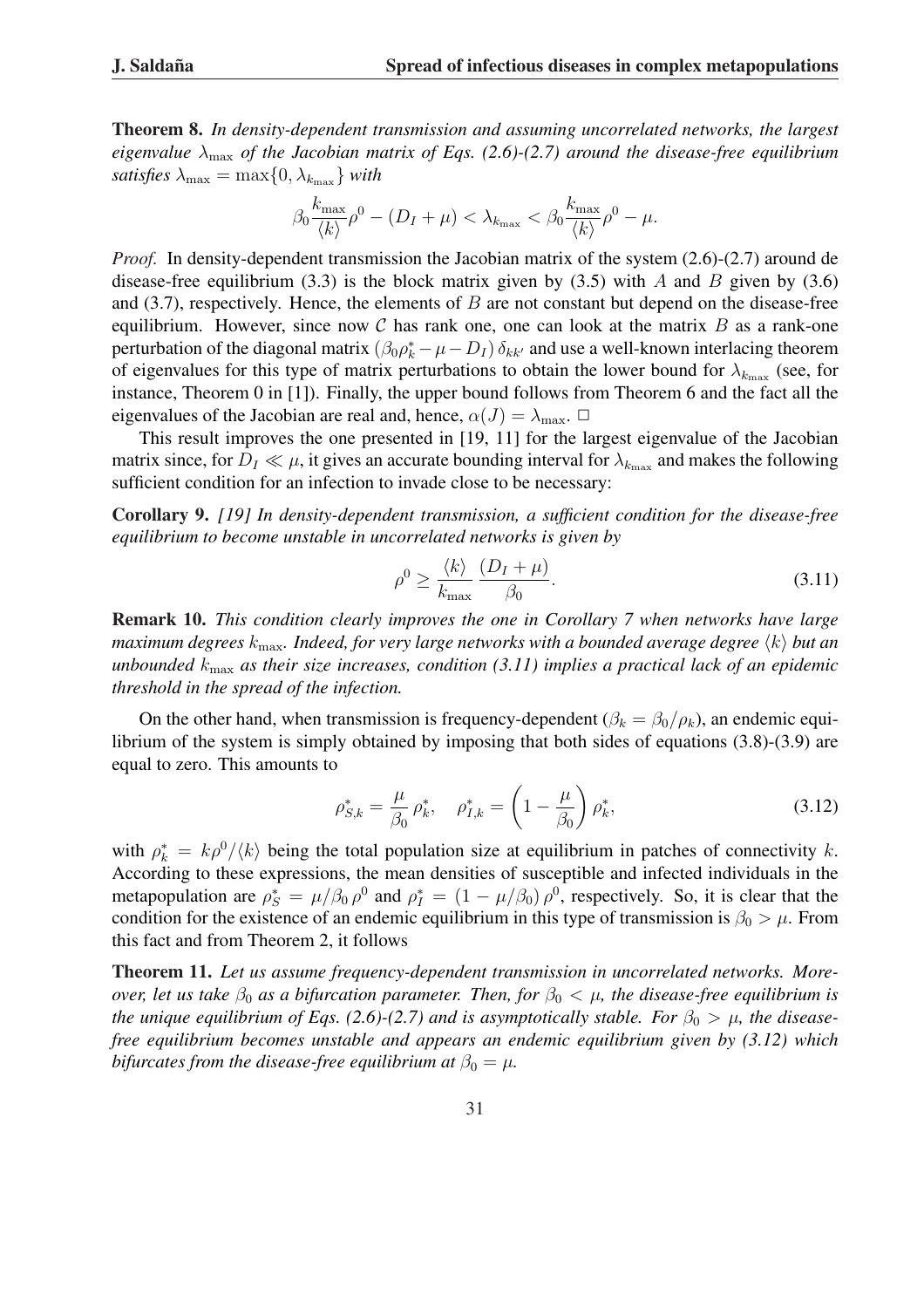**Remark 12.** *For*  $\beta_0 > \mu$ , the matrix B, which defines the linear dynamics of infected individuals *around the disease-free equilibrium, has all its eigenvalues positive. This implies an increase in the number of infected individuals in every patch regardless of its connectivity.*

In the particular case of equal migration rates,  $D_S = D_I = D$ , from Eqs. (3.8)-(3.9) it immediately follows that  $\rho_k^* = k\rho^0/\langle k \rangle$ . Hence, for any given  $\rho_I > 0$ , the density of infected individuals at equilibrium in patches of connectivity k in terms of  $\rho_I$  is given by

$$
\rho_{I,k}^* = \frac{k\rho^0}{2\langle k \rangle \beta_0} \left( \beta_0 - \mu - D + \sqrt{(\beta_0 - \mu - D)^2 + 4\frac{\beta_0}{\rho^0}D\rho_I} \right).
$$

Multiplying both sides of this expression by  $p(k)$  and summing over all k, it follows that any feasible  $\rho_I$  at equilibrium must satisfy

$$
\rho_I\left(\frac{\beta_0}{\rho^0}\rho_I-(\beta_0-\mu)\right)=0.
$$

Therefore, the only positive mean density of infected individuals at an endemic equilibrium is given by  $\rho_I^* = (1 - \mu/\beta_0) \rho^0$ , i.e., the one corresponding to the equilibrium (3.12), which implies uniqueness of endemic equilibrium of the model with frequency-dependent transmission and equal migration rates.

Finally, notice that at the endemic equilibrium (3.12) there is a balance between the inflow and the outflow of individuals in each patch of the metapopulation. This is so because, at this equilibrium, both sides of Eqs. (3.8)-(3.9) are equal to 0 and, hence, the flow of each type of individuals through a connection is the same for all the patches regardless their connectivity (see Remark 1):

$$
\frac{1}{k}\,\rho_{S,k}^* = \frac{1}{\langle k \rangle}\,\rho_S^*, \qquad \frac{1}{k}\,\rho_{I,k}^* = \frac{1}{\langle k \rangle}\,\rho_I^*, \qquad \forall \, k.
$$

In particular, this implies a *constant prevalence* of the disease (average fraction of infected individuals in patches of degree k) across the metapopulation, namely,  $1 - \mu/\beta_0$ . In density-dependent transmission, however, such a local balance of flows does not occur because it is not possible for both sides of the equilibrium equations to vanish at the same time. Therefore, the behaviour of the prevalence of the disease will be completely different.

### 3.3. Numerical study of the infection prevalence in density-dependent transmission on uncorrelated networks

In density-dependent transmission ( $\beta_k = \beta_0$ ), the expression of the endemic equilibrium is not explicit (see [11] for a detailed analysis of this equilibrium as well as conditions for its existence and uniqueness). So, in order to see the behaviour of the prevalence of the infection in this type of transmission, we obtained a power-law degree distribution  $p(k)$ , with exponent  $\gamma = 3$  and average degree was  $\langle k \rangle = 6$ , from a network of size  $N = 5000$  patches, which was used to integrate Eqs. (2.6)-(2.7) numerically. The generated network was uncorrelated (assortativity coefficient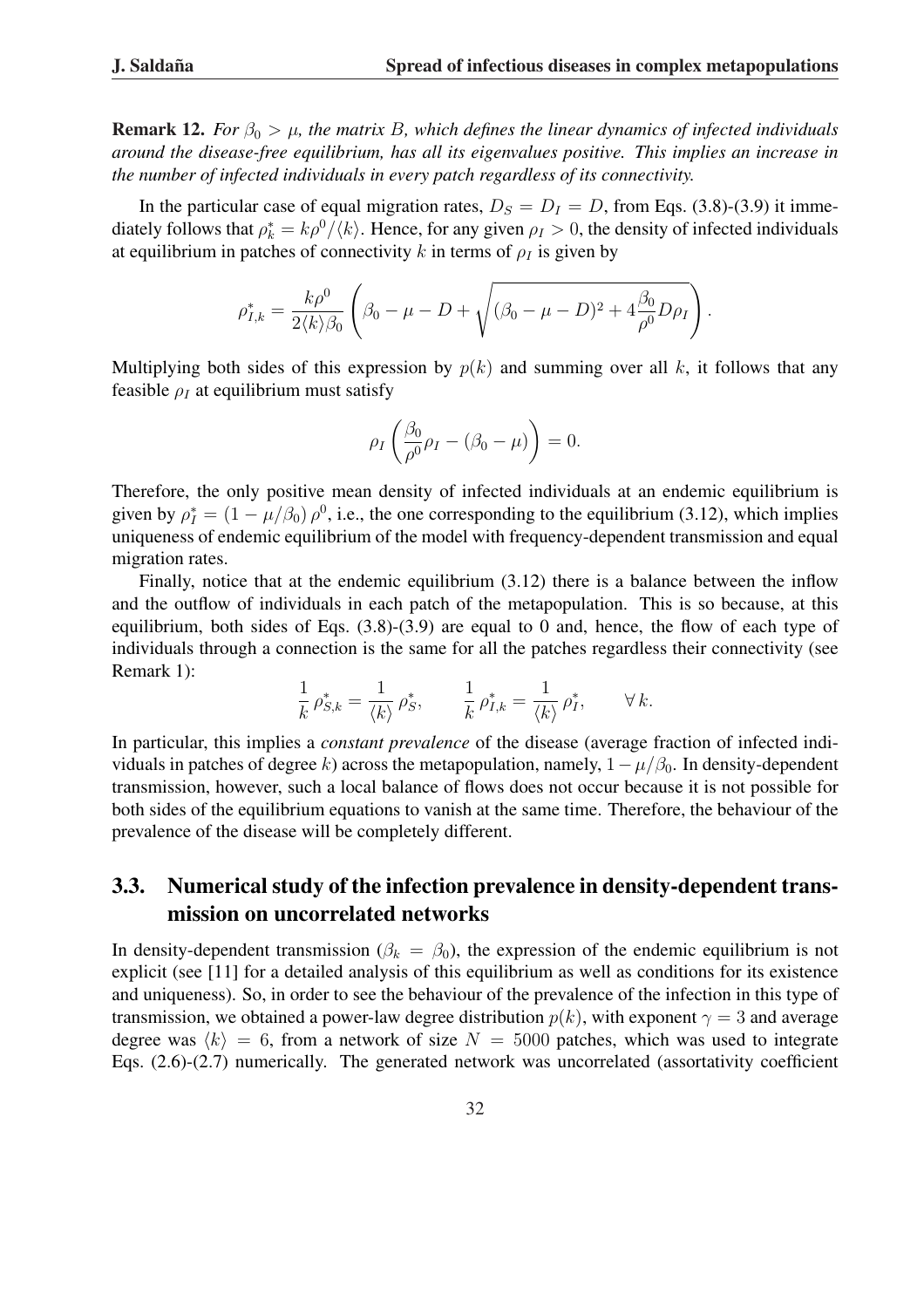$r = -0.005$ , see [16] for a definition), its minimum degree was  $k_{\text{min}} = 3$ , its maximum degree was  $k_{\text{max}} = 232$ , and there were  $n = 63$  different degrees.

From the numerical integration of the model equations with  $\beta = 1.5$ ,  $\mu = 5$ , and  $D_s = D_l =$ 1, it follows that prevalence is an increasing function of the patch degree. Note that, since the migratory rates are equal, the total number of individuals in each patch is proportional to the patch degree. It is also observed a remarkable variation of the prevalence with the degree of the patch when the mean number  $\rho^0$  of individuals per patch in the whole metapopulation is low. In Figure 1, it is shown how prevalence varies with respect to patch connectivity for different  $\rho^0$ . For  $\rho^0 = 6$ , it ranges from 0.2149 for the smallest connectivities to 0.9843 for the largest ones. Increasing the average number of individuals, while maintaining constant the parameter values, causes an increase of the prevalence in all patches in the metapopulation and a significant reduction of its range of variation. For example, for  $\rho^0 = 106$ , the prevalence only varies from 0.9374 to 0.9992. It is interesting to note that, for  $\beta_0 = 1.5$ ,  $\mu = 5$ , and the features of the network used in the simulations, an initial average density  $\rho^0 \ge 0.1034482$  will be enough to guarantee the instability of the disease-free equilibrium (see Corollary 9). The reason for such a low number of individuals per patch required for the invasion of the infection is the existence of a patch with a very high connectivity ( $k_{\text{max}} = 232$ ) that acts as a source of infectious individuals for the rest of the patches. Lower maximum degrees imply higher critical densities for the spread of the infection.



Figure 1: Prevalence of the infection in a metapopulation with a power-law degree distribution for different mean number of individuals per patch. Solutions are shown for  $\rho^0$  equals 6 (lower curve), 16 (middle curve), and 106 (upper curve). Parameter values:  $D_I = D_S = 1, \beta = 1.5, \mu = 5$ ,  $\langle k \rangle = 6$ . The empty dots correspond to connectivities present in the network while connecting lines are for eye guidance.

A similar behaviour of the solutions is obtained by varying the transmission rate across an infectious contact  $\beta_0$ . In Figure 2 we show the solutions for values of  $\beta_0$  that are lower or equal to the recovery rate  $\mu$ . Note that, even for small values of the transmission rate ( $\beta_0 = 0.1$  and  $\mu = 5$ ), there exists an endemic equilibrium. Nevertheless, the profile of the prevalence for such a small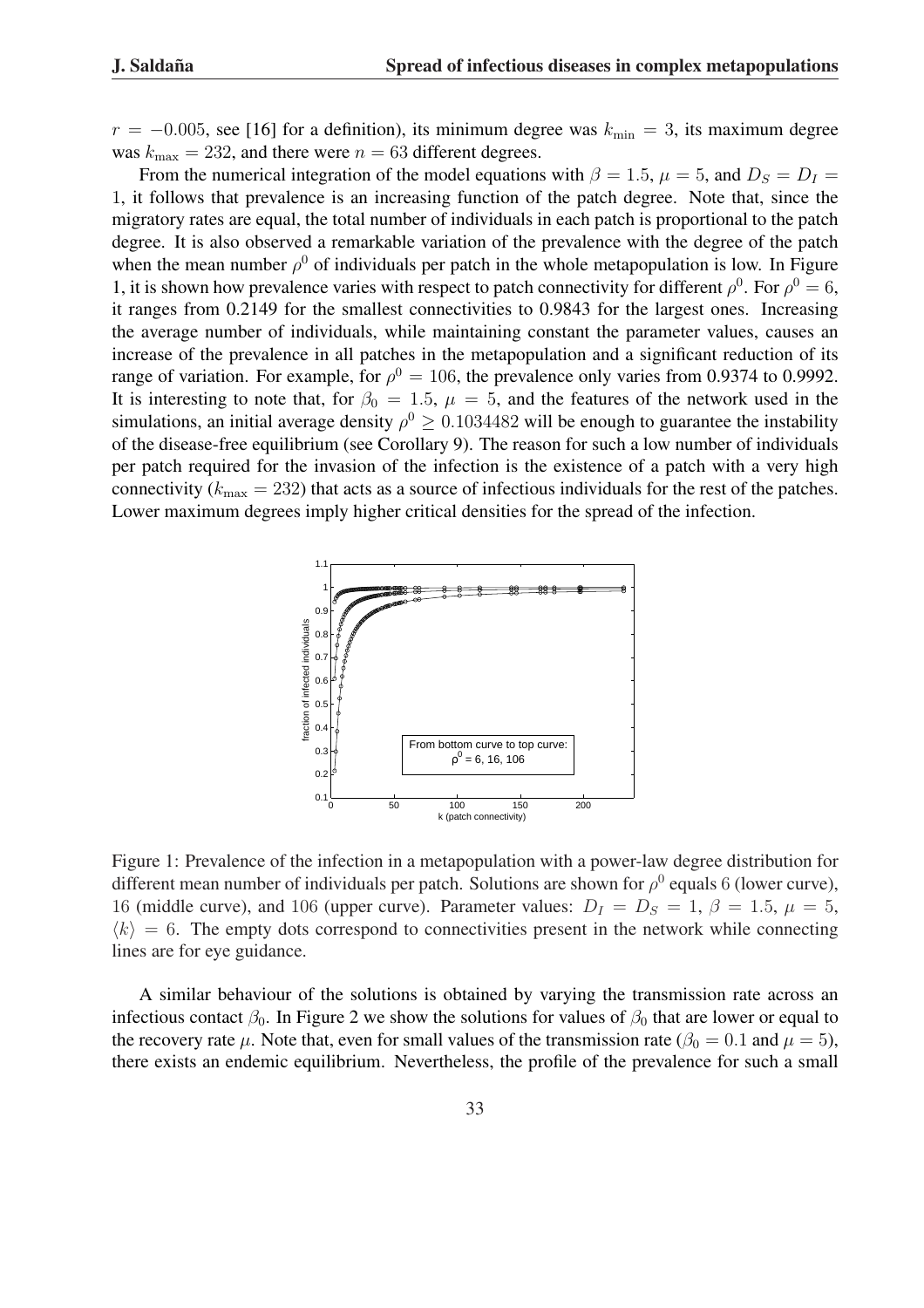

value of  $\beta_0$  is sigmoid shaped and, hence, different from the one obtained for larger values of  $\beta_0$ .

Figure 2: Prevalence of the infection in a metapopulation with a power-law degree distribution for different values of the transmission rate across an infectious contact. Solutions are shown for  $\beta_0$ equals 0.1 (lower curve), 1.5 (middle curve), and 5 (upper curve). Parameter values:  $D<sub>I</sub> = D<sub>S</sub> = 1$ ,  $\mu = 5, \langle k \rangle = 6, \rho^0 = 16$ . The empty dots correspond to connectivities present in the network while the connecting lines are for eye guidance.

Finally, another interesting point is the role of  $D<sub>I</sub>$  in the prevalence of the infection. Diminishing the value of  $D<sub>I</sub>$  causes a reduction of the prevalence in patches of low connectivity, while those patches with higher connectivity have an even greater level of prevalence than the one occurring in the same patches with a higher  $D<sub>I</sub>$ . In Figure 3, we show the prevalence for  $\beta_0 = 1.5$ ,  $\mu = 5$ ,  $\rho^0 = 16$  and two different values of  $D_I$ . For  $D_I = 0.1$ , the prevalence goes from 0.1361 to 0.9977 and, for  $D<sub>I</sub> = 2$ , prevalence goes from 0.6401 to 0.9938. This is the only situation we have observed in which the infection prevalence changes in a non-uniform manner across the metapopulation when changing the value of a parameter.

## 4. Discussion

This paper deals with a system of differential equations of reaction-diffusion type describing an epidemic spread in metapopulations based on the SIS model. The spatial configuration is given by the degree distribution  $p(k)$  and the conditional probabilities  $P(k'|k)$ . This formulation was derived in [19] and its main novelty with respect to previous models using the same approach was the assumption of simultaneous reaction and diffusion processes. Two limit cases for the disease transmission have been considered: a fixed number of contacts per unit of time (limited transmission) and a fully mixed population (non-limited transmission).

When a limited transmission is assumed, we have seen (Theorem 2) that the network architecture plays no role for the (in)stability of the disease-free equilibrium. Precisely, the epidemic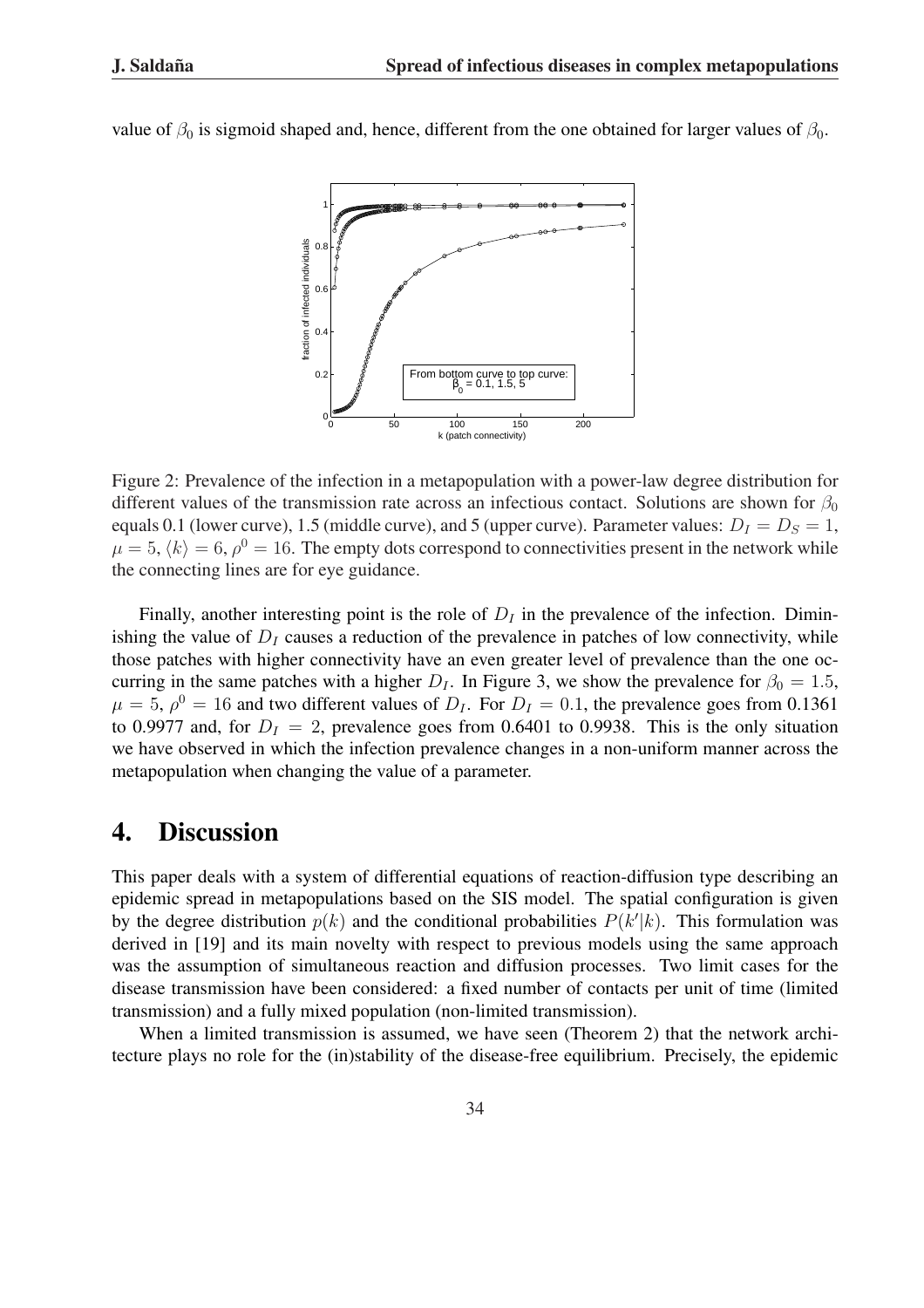

Figure 3: Prevalence of the infection in a metapopulation with a power-law degree distribution for two migration rates  $D<sub>I</sub>$  of infected individuals. Parameter values:  $D<sub>S</sub> = 1, \beta = 1.5, \mu = 5$ ,  $\langle k \rangle = 6$ ,  $\rho^0 = 16$ . Only interpolating lines are drawn for visual distinction.

threshold at the metapolation level is the same as that of the SIS dynamics for a well-mixed populations living in a homogeneous environment, namely,  $\beta_0/\mu > 1$ . In particular, this leads to a constant prevalence (fraction of infected individuals) of the infection across the metapopulation.

In a non-limited transmission and for generic networks, we have seen (Theorem 6) that the epidemics will progress at the whole metapopulation if it spreads in those nodes with the lowest connectivity. This is due to the fact that, in this type of transmission, the contact rate within a patch is assumed to be equal to the size of its population and, moreover, to migration among patches because it makes the (local) population size proportional to the patch connectivity. In the extreme case that all the patches have the same connectivity, i.e., a regular lattice, the bounding interval in the statement of Theorem 6 collapses ( $k_{\min} = k_{\max} = \langle k \rangle$ ) and leads to the condition for the instability of the disease-free equilibrium of the SIS model for well-mixed populations, namely,  $\beta_0 \rho^0/\mu > 1$ . Note that, under the present approach, all migratory flows are balanced when the spatial arrangement of the metapopulation is described by a regular lattice.

For a non-limited transmission in uncorrelated networks, a more precise bounding interval of the largest eigenvalue of the Jacobian matrix of the system around the disease-free equilibrium is presented in Theorem 8. From this interval, it follows the sufficient condition (3.11), which involves the migration rate of infected individuals and is close to be necessary for small values of this rate. This condition says that, for fixed  $D<sub>I</sub>$ ,  $\mu$  and  $\beta$ , a high enough density of individuals and/or a large enough maximum connectivity in the metapopulation guarantee the instability of the disease-free equilibrium and, hence, the epidemic spread. In the limit of infinite networks with bounded average degree  $\langle k \rangle$ , this condition implies the lack of an epidemic threshold for any degree distribution with  $k_{\text{max}} \rightarrow \infty$ . Additionally, the forecasted prevalence of the infection is not constant but increases with the patch connectivity (see the figures above). Interestingly, close the epidemic threshold, there are always patches with low connectivities where epidemics is not able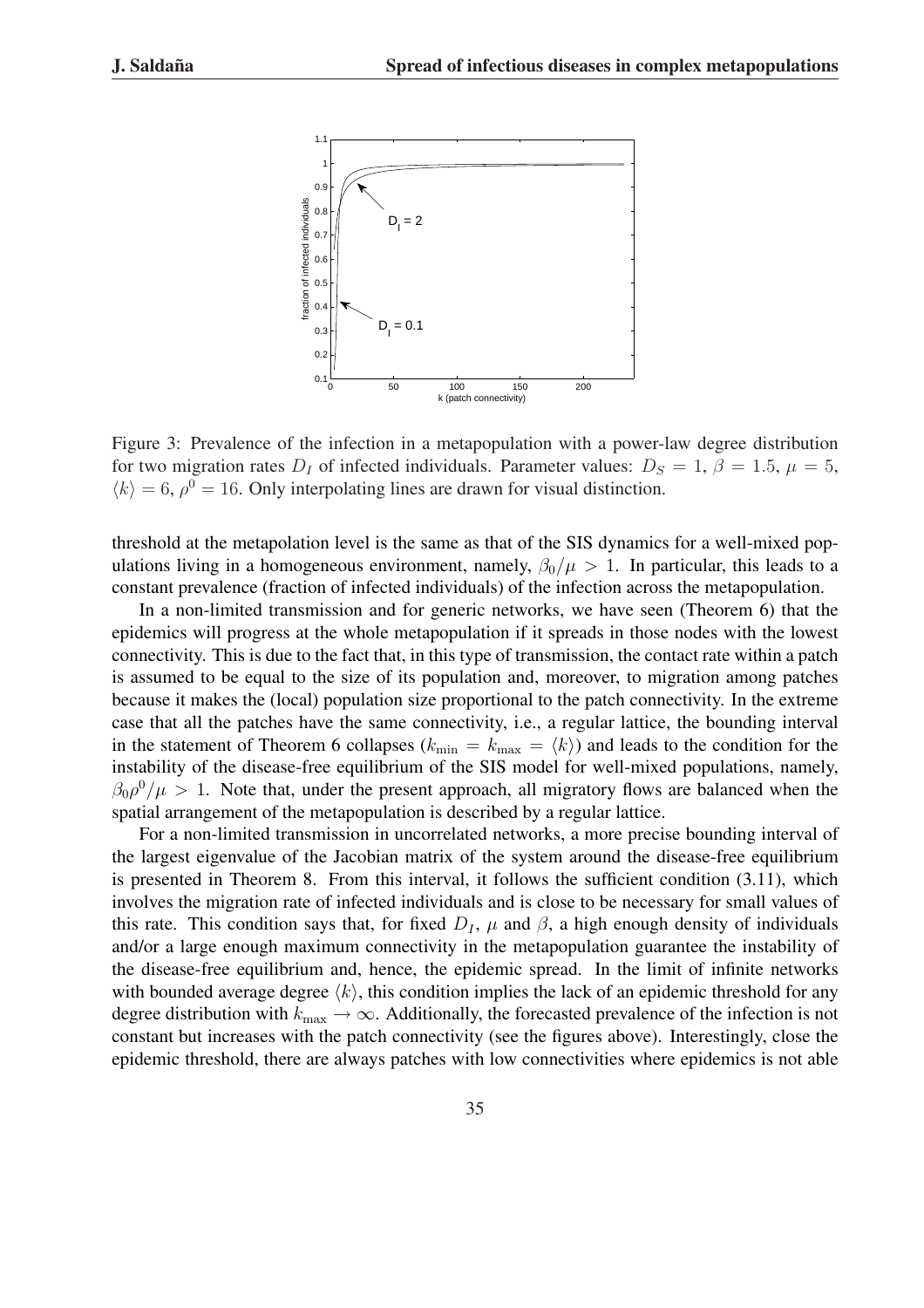to progress unless infected individuals arrive from (crowded) patches with higher connectivities.

The assumption of discrete-time diffusion ([5]) does not change the situation described above when a limited transmission is assumed. However, the scenario is completely different when transmission is non-limited. The main difference is with respect to the prevalence of the infection in the metapopulation because, in this case, the percentage of infected individuals is constant across the metapopulation.

All these models offer a deterministic description of the progress of a disease in a metapopulation and, so, they overlook the fact that extinction probabilities become relevant when a very low number of individuals invade non-infected patches. In this sense, the natural metric for the initial spread of a disease in a metapopulation is the number of local populations infected by individuals from an initially infected population, usually denoted by  $R_{*}$  (see [8] for an interesting discussion and simulations). By assuming a statistical description of the metapopulation in terms of degree distributions, as in the present paper, the expression of an invasion threshold in uncorrelated networks is derived in [6] for discrete generations. The derivation of the threshold is based on the computation of  $R_*$  for this type of networks and uses a branching process approximation for the time evolution of the total number of infected local populations in the  $n$ -th generation. However, in the SIS model and considering a well-mixed population, a certain fraction of infected individuals will be always present at equilibrium when the disease-free equilibrium is unstable. The latter implies that an epidemic outbreak in a given population will eventually reach other populations in the surrounding patches by repeated invasions. This fact somehow justifies neglecting the stochastic nature of invasion events and the use of a deterministic approach as the one adopted in this paper.

# Acknowledgements

The author thanks David Juher and Jordi Ripoll for discussions on complex networks. The author also thanks David Juher for providing the network data for the numerical simulations. This work has been partially supported by the project MTM2008-06349-C03-02 of the Spanish government.

### References

- [1] J. Anderson. *A secular equation for the eigenvalues of a diagonal matrix perturbation*. Linear Algebra Appl. 246 (1996), 49-70
- [2] A. Baronchelli, M. Catanzaro, R. Pastor-Satorras. *Bosonic reaction-diffusion processes on scale-free networks*. Phys. Rev. E 78 (2008), 016111
- [3] A. Berman, R.J. Plemmons. Nonnegative matrices in the mathematical sciences. SIAM, Classics in Applied Mathematics 9, Philadelphia, PA, 1994.
- [4] M. Boguñá, R. Pastor-Satorras. *Epidemic spreading in correlated complex networks*. Phys. Rev. E 66 (2002), 047104